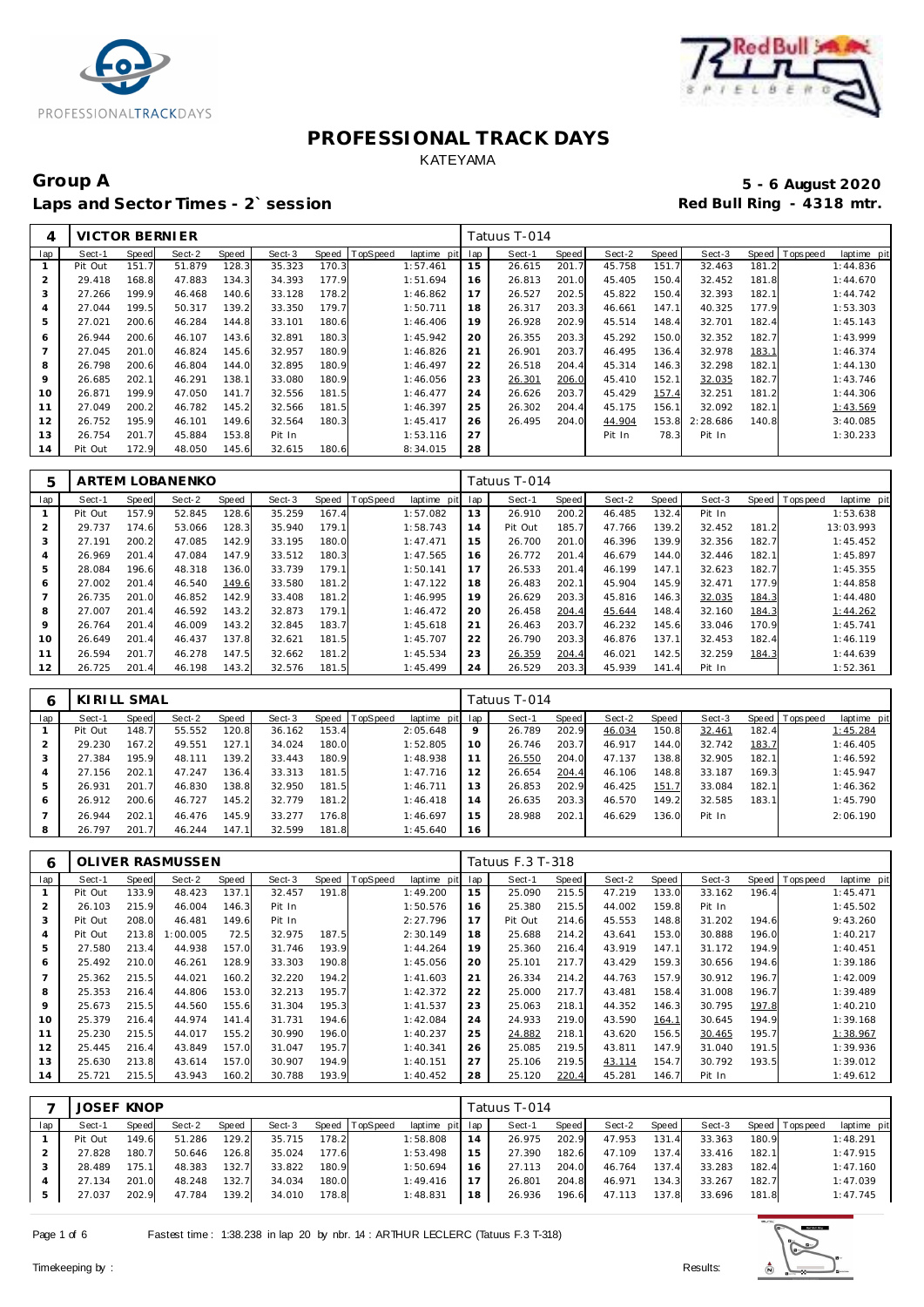



### Laps and Sector Times - 2`session

# Group A 5 - 6 August 2020<br>
Laps and Sector Times - 2`session **1990 and Sector Times - 2`session**

| 6  | 27.139  | 201.0 | 47.616 | 131.1 | 34.226 | 180.9 | 1:48.981 | 19 | 26.715 | 204.4 | 46.923 | 143.2 | 33.053 | 183.1 | 1:46.691 |
|----|---------|-------|--------|-------|--------|-------|----------|----|--------|-------|--------|-------|--------|-------|----------|
|    | 27.870  | 200.2 | 47.713 | 134.7 | 33.886 | 178.5 | 1:49.469 | 20 | 26.846 | 204.8 | 46.505 | 139.9 | 33.025 | 183.4 | 1:46.376 |
| 8  | 27.096  | 203.3 | 47.244 | 140.3 | 33.690 | 180.3 | 1:48.030 | 21 | 26.511 | 206.8 | 46.267 | 140.6 | 32.895 | 183.7 | 1:45.673 |
| 9  | 27.053  | 203.3 | 47.735 | 132.0 | 35.376 | 183.1 | 1:50.164 | 22 | 26.542 | 202.1 | 46.464 | 140.3 | 33.212 | 181.2 | 1:46.218 |
| 10 | 27.318  | 201.7 | 47.846 | 131.4 | 34.219 | 177.9 | 1:49.383 | 23 | 26.502 | 205.2 | 48.009 | 136.7 | 33.168 | 183.1 | 1:47.679 |
|    | 26.885  | 203.7 | 47.022 | 137.4 | 33.634 | 177.6 | 1:47.541 | 24 | 26.508 | 206.4 | 47.265 | 139.9 | 33.103 | 182.4 | 1:46.876 |
| 12 | 27.554  | 200.6 | 47.945 | 138.5 | Pit In |       | 1:59.674 | 25 | 26.601 | 205.2 | 46.688 | 140.6 | 33.141 | 177.0 | 1:46.430 |
| 13 | Pit Out | 191.0 | 48.459 | 134.3 | 33.971 | 176.2 | 8:45.382 | 26 | 26.400 | 205.6 | 47.334 | 141.4 | Pit In |       | 1:53.635 |

| 8              | <b>CENYU HAN</b> |       |          |       |        |       |          |             |     | Tatuus T-014 |       |        |       |        |       |            |             |
|----------------|------------------|-------|----------|-------|--------|-------|----------|-------------|-----|--------------|-------|--------|-------|--------|-------|------------|-------------|
| lap            | Sect-1           | Speed | Sect-2   | Speed | Sect-3 | Speed | TopSpeed | laptime pit | lap | Sect-1       | Speed | Sect-2 | Speed | Sect-3 | Speed | T ops peed | laptime pit |
|                | Pit Out          | 167.2 | 52.346   | 124.7 | 36.852 | 171.4 |          | 1:59.349    | 15  | Pit Out      | 193.4 | 48.969 | 138.8 | 33.847 | 180.0 |            | 6:21.779    |
| 2              | 31.819           | 168.3 | 50.587   | 132.4 | 36.312 | 174.8 |          | 1:58.718    | 16  | 27.040       | 202.1 | 48.046 | 139.2 | 41.574 | 158.6 |            | 1:56.660    |
| 3              | 28.251           | 183.8 | 50.714   | 126.8 | 35.148 | 177.6 |          | 1:54.113    | 17  | 27.706       | 201.4 | 48.156 | 137.8 | 34.400 | 181.2 |            | 1:50.262    |
| 4              | 27.696           | 200.2 | 49.876   | 132.0 | 35.318 | 176.8 |          | 1:52.890    | 18  | 27.016       | 202.9 | 48.303 | 136.4 | 34.426 | 179.4 |            | 1:49.745    |
| 5              | 28.152           | 199.9 | 49.592   | 136.4 | Pit In |       |          | 2:05.761    | 19  | 27.316       | 201.7 | 48.785 | 141.4 | 34.601 | 177.9 |            | 1:50.702    |
| 6              | Pit Out          | 159.  | : 07.048 | 64.1  | 38.180 | 177.6 |          | 3:36.783    | 20  | 28.131       | 201.4 | 48.457 | 143.6 | 34.617 | 178.2 |            | 1:51.205    |
| $\overline{7}$ | 28.027           | 200.2 | 49.711   | 136.7 | 35.333 | 176.5 |          | 1:53.071    | 21  | 27.880       | 181.9 | 48.519 | 138.8 | 34.313 | 181.5 |            | 1:50.712    |
| 8              | 29.402           | 199.5 | 49.809   | 141.4 | 34.906 | 180.3 |          | 1:54.117    | 22  | 27.058       | 203.7 | 48.473 | 135.0 | 34.161 | 174.2 |            | 1:49.692    |
| 9              | 27.840           | 199.9 | 50.537   | 141.4 | 35.816 | 175.0 |          | 1:54.193    | 23  | 27.852       | 202.1 | 46.985 | 140.6 | 33.204 | 181.5 |            | 1:48.041    |
| 10             | 28.523           | 180.1 | 49.514   | 137.4 | 34.945 | 181.2 |          | 1:52.982    | 24  | 27.338       | 187.3 | 47.583 | 147.5 | 33.562 | 180.9 |            | 1:48.483    |
| 11             | 27.717           | 197.3 | 50.271   | 124.4 | 34.674 | 174.8 |          | 1:52.662    | 25  | 26.949       | 204.8 | 47.011 | 144.4 | 33.638 | 180.0 |            | 1:47.598    |
| 12             | 28.142           | 199.  | 1:02.499 | 71.4  | 55.071 | 157.4 |          | 2:25.712    | 26  | 27.062       | 203.3 | 47.323 | 144.4 | 33.969 | 180.0 |            | 1:48.354    |
| 13             | 28.311           | 197.7 | 49.487   | 131.7 | 35.108 | 176.8 |          | 1:52.906    | 27  | 27.327       | 202.1 | 48.824 | 127.1 | Pit In |       |            | 2:07.086    |
| 14             | 27.819           | 199.9 | 48.883   | 141.0 | Pit In |       |          | 2:04.265    | 28  |              |       |        |       |        |       |            |             |

| 10  |         |       | <b>GI ANLUCA PETECOF</b> |       |        |       |                  |             |     | Tatuus F.3 T-318 |       |        |       |        |       |                |             |
|-----|---------|-------|--------------------------|-------|--------|-------|------------------|-------------|-----|------------------|-------|--------|-------|--------|-------|----------------|-------------|
| lap | Sect-1  | Speed | Sect-2                   | Speed | Sect-3 |       | Speed   TopSpeed | laptime pit | lap | Sect-1           | Speed | Sect-2 | Speed | Sect-3 |       | Speed Topspeed | laptime pit |
|     | Pit Out | 182.3 | 47.861                   | 136.7 | 33.071 | 193.2 |                  | 1:49.372    | 13  | 25.117           | 217.2 | 45.635 | 146.7 | Pit In |       |                | 1:48.921    |
| 2   | 25.876  | 206.0 | 45.872                   | 149.2 | 31.809 | 193.2 |                  | 1:43.557    | 14  | Pit Out          | 212.9 | 44.833 | 155.6 | 31.051 | 193.9 |                | 12:41.222   |
| 3   | 25.998  | 215.1 | 45.577                   | 154.3 | 31.370 | 192.9 |                  | 1:42.945    | 15  | 25.456           | 216.8 | 43.965 | 154.3 | 30.907 | 197.8 |                | 1:40.328    |
| 4   | 25.431  | 212.9 | 44.708                   | 158.4 | 31.499 | 194.9 |                  | 1:41.638    | 16  | 25.157           | 215.9 | 43.498 | 155.6 | 30.871 | 197.8 |                | 1:39.526    |
| 5   | 25.620  | 215.1 | 44.624                   | 153.8 | 31.176 | 195.3 |                  | 1: 41.420   | 17  | 25.268           | 215.9 | 43.985 | 152.5 | 30.653 | 198.5 |                | 1:39.906    |
| 6   | 26.637  | 212.5 | 44.221                   | 154.3 | 31.395 | 193.5 |                  | 1:42.253    | 18  | 24.994           | 218.6 | 44.035 | 160.2 | 30.710 | 198.2 |                | 1:39.739    |
|     | 25.616  | 215.5 | 44.499                   | 159.3 | 31.158 | 196.0 |                  | 1:41.273    | 19  | 24.841           | 216.8 | 43.673 | 163.6 | 30.669 | 197.4 |                | 1:39.183    |
| 8   | 25.511  | 213.8 | 44.174                   | 155.6 | 31.696 | 193.5 |                  | 1:41.381    | 20  | 24.860           | 215.5 | 43.451 | 162.2 | 30.480 | 197.8 |                | 1:38.791    |
| 9   | 25.352  | 214.2 | 44.083                   | 153.0 | 31.216 | 197.1 |                  | 1:40.651    | 21  | 24.767           | 219.9 | 44.301 | 152.1 | 31.251 | 195.7 |                | 1:40.319    |
| 10  | 25.271  | 214.2 | 44.241                   | 157.9 | 30.961 | 197.1 |                  | 1:40.473    | 22  | 24.802           | 218.6 | 43.138 | 163.6 | 30.684 | 196.4 |                | 1:38.624    |
| 11  | 26.213  | 174.0 | 46.160                   | 147.1 | 31.348 | 196.4 |                  | 1:43.721    | 23  | 25.047           | 219.9 | 43.502 | 153.0 | 30.856 | 194.9 |                | 1:39.405    |
| 12  | 25.293  | 216.4 | 43.608                   | 162.7 | 30.769 | 196.0 |                  | 1:39.670    | 24  | 24.919           | 218.6 | 43.337 | 158.4 | Pit In |       |                | 1:46.328    |

| 14  | ARTHUR LECLERC |       |        |       |        |       |          |             |     | Tatuus F.3 T-318 |       |        |       |        |       |                |             |
|-----|----------------|-------|--------|-------|--------|-------|----------|-------------|-----|------------------|-------|--------|-------|--------|-------|----------------|-------------|
| lap | Sect-1         | Speed | Sect-2 | Speed | Sect-3 | Speed | TopSpeed | laptime pit | lap | Sect-1           | Speed | Sect-2 | Speed | Sect-3 |       | Speed Topspeed | laptime pit |
|     | Pit Out        | 179.2 | 48.214 | 142.9 | Pit In |       |          | 2:01.494    | 13  | Pit Out          | 201.4 | 45.633 | 150.4 | Pit In |       |                | 13:54.940   |
| 2   | Pit Out        | 211.7 | 45.625 | 146.3 | Pit In |       |          | 2:18.682    | 14  | Pit Out          | 214.6 | 45.927 | 151.3 | Pit In |       |                | 2:56.488    |
| 3   | Pit Out        | 214.6 | 44.754 | 149.6 | 31.803 | 194.2 |          | 2:07.384    | 15  | Pit Out          | 215.1 | 44.895 | 152.1 | 30.678 | 194.9 |                | 2:15.576    |
| 4   | 25.714         | 214.2 | 44.314 | 152.5 | 31.286 | 192.9 |          | 1: 41.314   | 16  | 25.304           | 217.7 | 43.860 | 156.1 | 30.604 | 196.4 |                | 1:39.768    |
| 5   | 26.306         | 211.7 | 44.624 | 153.8 | 31.304 | 193.2 |          | 1:42.234    | 17  | 25.007           | 219.9 | 43.810 | 155.6 | 30.365 | 196.0 |                | 1:39.182    |
| 6   | 25.429         | 215.5 | 44.277 | 153.0 | 31.003 | 195.3 |          | 1:40.709    | 18  | 25.044           | 218.6 | 43.485 | 154.7 | 30.447 | 198.2 |                | 1:38.976    |
| 7   | 25.484         | 214.6 | 43.840 | 156.1 | 31.006 | 196.0 |          | 1:40.330    | 19  | 24.972           | 218.1 | 43.674 | 156.5 | 30.104 | 197.1 |                | 1:38.750    |
| 8   | 25.158         | 217.2 | 43.973 | 158.8 | 31.027 | 195.3 |          | 1:40.158    | 20  | 24.836           | 218.6 | 43.217 | 157.4 | 30.185 | 196.0 |                | 1:38.238    |
| 9   | 25.719         | 215.9 | 43.761 | 152.5 | 30.673 | 195.3 |          | 1:40.153    | 21  | 24.836           | 220.4 | 43.252 | 148.8 | 30.700 | 196.0 |                | 1:38.788    |
| 10  | 25.167         | 216.8 | 43.820 | 157.0 | 30.636 | 196.4 |          | 1:39.623    | 22  | 24.908           | 218.6 | 43.390 | 158.4 | 30.650 | 191.2 |                | 1:38.948    |
| 11  | 25.093         | 217.2 | 43.683 | 156.5 | 30.426 | 195.7 |          | 1:39.202    | 23  | 26.302           | 172.1 | 49.015 | 153.0 | Pit In |       |                | 1:51.549    |
| 12  | 25.345         | 215.5 | 43.662 | 152.5 | Pit In |       |          | 1:48.825    | 24  |                  |       |        |       |        |       |                |             |

|                | JONNY EDGAR |       |        |       |        |       |          |             |     | Tatuus T-014 |       |        |       |        |       |                |             |
|----------------|-------------|-------|--------|-------|--------|-------|----------|-------------|-----|--------------|-------|--------|-------|--------|-------|----------------|-------------|
| lap            | Sect-1      | Speed | Sect-2 | Speed | Sect-3 | Speed | TopSpeed | laptime pit | lap | Sect-1       | Speed | Sect-2 | Speed | Sect-3 |       | Speed Topspeed | laptime pit |
|                | Pit Out     | 149.8 | 53.151 | 124.7 | 36.164 | 147.5 |          | 1:59.305    | 15  | 26.486       | 203.7 | 45.480 | 143.6 | 32.175 | 181.8 |                | 1: 44.141   |
| 2              | 29.513      | 179.8 | 49.396 | 133.7 | 34.189 | 180.3 |          | 1:53.098    | 16  | 26.368       | 204.8 | 45.941 | 144.8 | Pit In |       |                | 1:50.099    |
| 3              | 28.454      | 176.9 | 48.585 | 141.4 | 33.599 | 181.2 |          | 1:50.638    | 17  | Pit Out      | 198.8 | 47.145 | 137.4 | 33.151 | 179.7 |                | 6:00.784    |
| $\overline{4}$ | 26.934      | 202.5 | 47.495 | 142.1 | Pit In |       |          | 1:58.745    | 18  | 26.586       | 202.9 | 45.960 | 144.8 | 32.193 | 183.7 |                | 1:44.739    |
| 5              | Pit Out     | 197.7 | 48.167 | 142.9 | 33.290 | 180.9 |          | 6:35.027    | 19  | 26.490       | 202.5 | 45.523 | 146.3 | 31.874 | 184.6 |                | 1:43.887    |
| 6              | 26.671      | 201.7 | 46.704 | 147.9 | 33.570 | 182.1 |          | 1:46.945    | 20  | 26.370       | 202.9 | 45.974 | 142.1 | 32.274 | 181.8 |                | 1:44.618    |
| $\overline{7}$ | 26.568      | 202.7 | 46.518 | 144.4 | 32.630 | 181.5 |          | 1:45.716    | 21  | 26.467       | 203.3 | 45.253 | 144.8 | 31.743 | 184.3 |                | 1:43.463    |
| 8              | 26.732      | 201.4 | 46.121 | 145.6 | 33.070 | 173.1 |          | 1:45.923    | 22  | 26.320       | 204.0 | 45.112 | 146.7 | 31.701 | 185.9 |                | 1:43.133    |
| 9              | 26.846      | 202.5 | 46.701 | 147.1 | 32.652 | 183.1 |          | 1:46.199    | 23  | 27.069       | 171.2 | 52.143 | 130.1 | 33.247 | 184.6 |                | 1:52.459    |
| 10             | 26.438      | 204.4 | 46.056 | 145.9 | 32.454 | 183.1 |          | 1:44.948    | 24  | 26.476       | 204.4 | 45.379 | 148.8 | 31.852 | 183.1 |                | 1:43.707    |

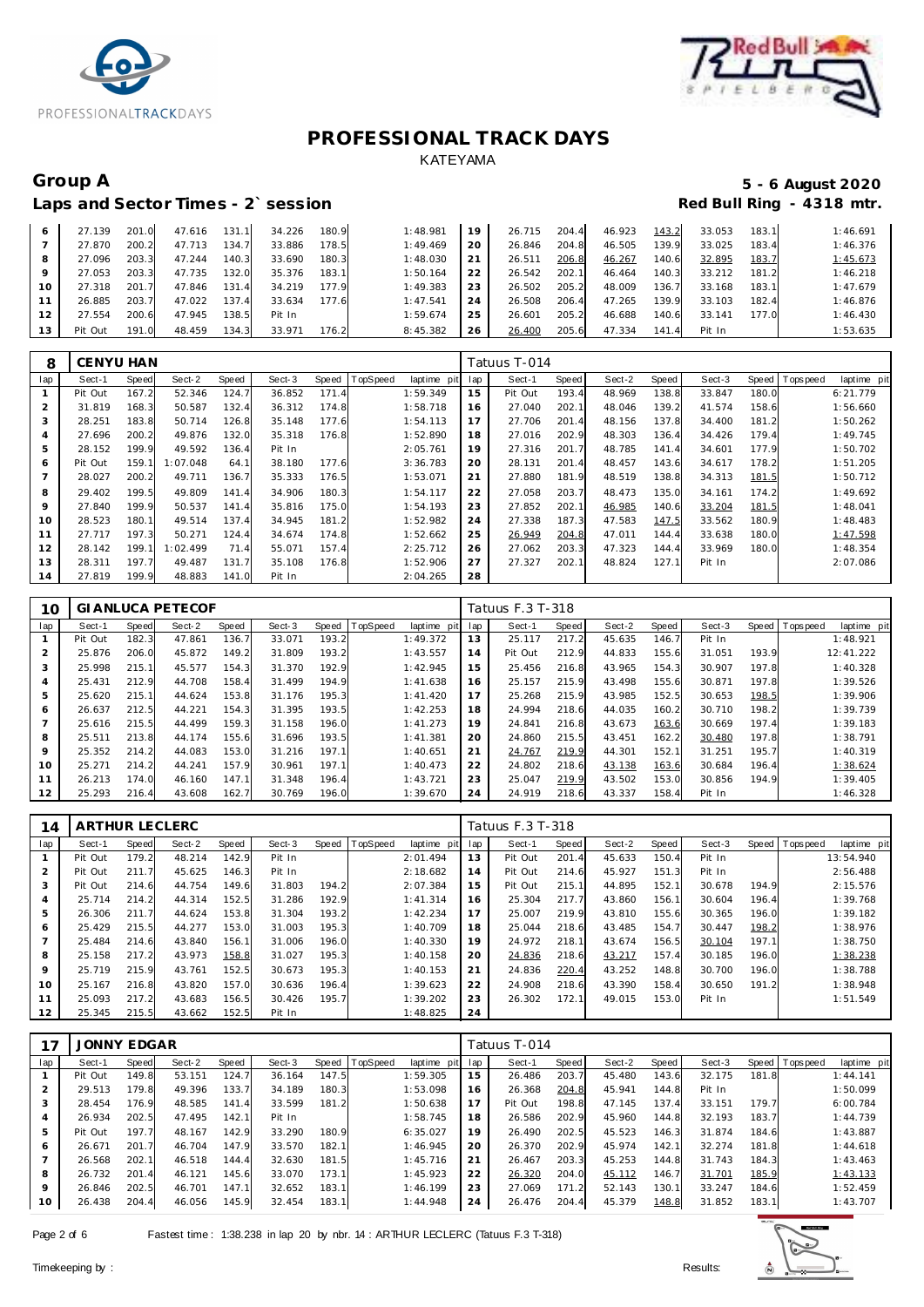



# Laps and Sector Times - 2`session

# Group A 5 - 6 August 2020<br>
Laps and Sector Times - 2`session **1990 and Sector Times - 2`session**

|    | 11   26.385 $\overline{204.8}$ 46.097 148.4 32.830 183.4 |  |                                        | 1:45.312 25 26.392 204.8 45.434 127.1 33.120 177.0       |  |  |  | 1:44.946 |
|----|----------------------------------------------------------|--|----------------------------------------|----------------------------------------------------------|--|--|--|----------|
|    | 12   26.500 203.3 45.915 142.9 32.181 183.4              |  |                                        | $1:44.596$   26   26.716 203.7 45.925 147.9 32.597 177.3 |  |  |  | 1:45.238 |
|    | 13 26.407 203.7 45.652 145.6 32.280 183.7                |  |                                        | 1:44.339 27 27.640 190.7 47.315 132.4 Pit In             |  |  |  | 1:53.981 |
| 14 |                                                          |  | 26.381 204.0 45.624 143.6 32.135 184.6 | $1:44.140$ 28                                            |  |  |  |          |

| $\sim$<br>╯ | AXEL   | <b>GNOS</b>  |        |              |        |       |          |                 |             | Fatuus T-014 |       |        |       |        |       |          |             |
|-------------|--------|--------------|--------|--------------|--------|-------|----------|-----------------|-------------|--------------|-------|--------|-------|--------|-------|----------|-------------|
| lap         | Sect-1 | <b>Speed</b> | Sect-2 | <b>Speed</b> | Sect-3 | Speed | TopSpeed | laptime pit lap |             | Sect-        | Speed | Sect-2 | Speed | Sect-3 | Speed | Topspeed | laptime pit |
|             |        |              |        |              |        |       |          | : 49.625        | $\sim$<br>- |              |       |        |       |        |       |          | 3:36.215    |

| 27             |         |              | SEBASTI AN FREYMUTH |       |        |       |                |             |     | Tatuus T-014 |       |        |       |        |       |                   |             |
|----------------|---------|--------------|---------------------|-------|--------|-------|----------------|-------------|-----|--------------|-------|--------|-------|--------|-------|-------------------|-------------|
| lap            | Sect-1  | <b>Speed</b> | Sect-2              | Speed | Sect-3 |       | Speed TopSpeed | laptime pit | lap | Sect-1       | Speed | Sect-2 | Speed | Sect-3 |       | Speed   Tops peed | laptime pit |
|                | Pit Out | 165.4        | 52.474              | 107.8 | 35.586 | 176.2 |                | 1:55.280    | 14  | 26.754       | 199.1 | 46.228 | 135.7 | 33.469 | 181.8 |                   | 1:46.451    |
| $\overline{2}$ | 27.748  | 186.7        | 49.001              | 125.3 | 34.064 | 178.5 |                | 1:50.813    | 15  | 27.502       | 198.8 | 46.386 | 128.9 | 34.788 | 147.1 |                   | 1:48.676    |
| 3              | 27.318  | 191.7        | 48.552              | 131.4 | 35.175 | 165.6 |                | 1:51.045    | 16  | 28.197       | 200.2 | 46.689 | 133.3 | 33.001 | 182.1 |                   | 1:47.887    |
| $\overline{4}$ | 30.474  | 166.2        | 1:00.632            | 111.3 | 38.663 | 179.4 |                | 2:09.769    | 17  | 26.782       | 199.9 | 47.030 | 134.3 | 32.801 | 181.8 |                   | 1:46.613    |
| 5              | 27.234  | 189.0        | 48.456              | 126.8 | 33.822 | 180.3 |                | 1:49.512    | 18  | 27.426       | 200.2 | 46.855 | 135.3 | 34.293 | 180.0 |                   | 1:48.574    |
| 6              | 27.323  | 195.2        | 48.186              | 135.3 | 33.415 | 179.4 |                | 1:48.924    | 19  | 27.397       | 199.9 | 46.699 | 135.3 | 32.853 | 182.4 |                   | 1:46.949    |
|                | 26.853  | 198.8        | 53.167              | 135.3 | 35.197 | 180.6 |                | 1:55.217    | 20  | 26.542       | 201.4 | 46.433 | 135.3 | 32.709 | 180.3 |                   | 1:45.684    |
| 8              | 26.850  | 200.2        | 46.942              | 138.1 | 33.598 | 179.4 |                | 1:47.390    | 21  | 26.639       | 202.1 | 47.138 | 135.7 | 32.790 | 175.0 |                   | 1:46.567    |
| 9              | 26.742  | 200.2        | 46.683              | 136.7 | 33.399 | 174.8 |                | 1:46.824    | 22  | 26.467       | 205.6 | 45.980 | 138.1 | 32.726 | 181.2 |                   | 1:45.173    |
| 10             | 26.817  | 200.2        | 46.711              | 134.7 | 33.492 | 176.5 |                | 1:47.020    | 23  | 26.584       | 202.9 | 47.085 | 132.4 | 33.249 | 178.5 |                   | 1:46.918    |
| 11             | 27.807  | 201.4        | 47.334              | 135.0 | Pit In |       |                | 1:57.202    | 24  | 26.605       | 204.8 | 46.337 | 136.0 | 32.966 | 181.2 |                   | 1:45.908    |
| 12             | Pit Out | 194.1        | 48.810              | 129.5 | 32.977 | 178.5 |                | 7:09.930    | 25  | 26.619       | 203.3 | 47.603 | 126.2 | Pit In |       |                   | 1:55.813    |
| 13             | 27.277  | 197.7        | 47.095              | 141.0 | 32.693 | 180.6 |                | 1:47.065    | 26  |              |       |        |       |        |       |                   |             |

| 27  |         | EV LOMKO- |          |       |        |       |          |             |     | Tatuus T-014 |       |        |       |        |       |                |             |
|-----|---------|-----------|----------|-------|--------|-------|----------|-------------|-----|--------------|-------|--------|-------|--------|-------|----------------|-------------|
| lap | Sect-1  | Speed     | Sect-2   | Speed | Sect-3 | Speed | TopSpeed | laptime pit | lap | Sect-1       | Speed | Sect-2 | Speed | Sect-3 |       | Speed Topspeed | laptime pit |
|     | Pit Out | 105.0     | 1:03.157 | 103.3 | 43.391 | 154.1 |          | 2:36.540    | 13  | 27.184       | 202.5 | 46.818 | 139.5 | 33.141 | 183.1 |                | 1:47.143    |
| 2   | 30.005  | 183.2     | 53.576   | 119.7 | 37.431 | 176.5 |          | 2:01.012    | 14  | 27.169       | 204.8 | 52.851 | 130.1 | 34.526 | 178.8 |                | 1:54.546    |
| 3   | 28.035  | 183.2     | 50.521   | 121.6 | 36.003 | 177.9 |          | 1:54.559    | 15  | 26.925       | 204.4 | 47.504 | 133.3 | 35.050 | 181.8 |                | 1:49.479    |
| 4   | 27.510  | 196.2     | 48.711   | 133.0 | 34.800 | 180.9 |          | 1:51.021    | 16  | 26.742       | 204.8 | 47.003 | 139.2 | 33.458 | 184.3 |                | 1:47.203    |
| 5   | 27.822  | 199.5     | 50.842   | 131.7 | 35.424 | 179.1 |          | 1:54.088    | 17  | 26.513       | 203.3 | 47.424 | 132.4 | 33.054 | 184.6 |                | 1:46.991    |
| 6   | 27.224  | 204.0     | 50.212   | 128.6 | 34.401 | 181.2 |          | 1:51.837    | 18  | 26.804       | 201.7 | 47.687 | 138.5 | 33.013 | 184.6 |                | 1:47.504    |
| 7   | 29.014  | 182.6     | 48.959   | 126.8 | 34.699 | 179.7 |          | 1:52.672    | 19  | 26.474       | 202.9 | 49.030 | 131.4 | Pit In |       |                | 2:00.879    |
| 8   | 27.244  | 195.2     | 48.035   | 129.5 | 33.895 | 182.7 |          | 1:49.174    | 20  | Pit Out      | 176.3 | 50.903 | 136.4 | 34.088 | 183.4 |                | 4:45.003    |
| 9   | 27.798  | 188.3     | 47.936   | 130.8 | Pit In |       |          | 2:03.364    | 21  | 27.186       | 197.7 | 47.289 | 137.4 | 33.138 | 184.0 |                | 1:47.613    |
| 10  | Pit Out | 169.3     | 49.901   | 138.5 | 34.737 | 181.2 |          | 10:20.179   | 22  | 26.604       | 208.0 | 46.823 | 145.9 | 33.071 | 185.9 |                | 1:46.498    |
| 11  | 26.882  | 202.9     | 47.735   | 134.3 | 33.521 | 181.5 |          | 1:48.138    | 23  | 27.002       | 204.0 | 46.663 | 147.9 | 33.791 | 165.9 |                | 1:47.456    |
| 12  | 26.999  | 203.7     | 47.463   | 144.4 | 33.364 | 183.7 |          | 1:47.826    | 24  | 28.297       | 203.7 | 47.970 | 131.7 | Pit In |       |                | 2:05.026    |

| 28  |         |       | FRANCESCO BRASCHI |       |        |       |          |                 |    | Tatuus T-014 |       |          |       |          |       |                 |             |
|-----|---------|-------|-------------------|-------|--------|-------|----------|-----------------|----|--------------|-------|----------|-------|----------|-------|-----------------|-------------|
| lap | Sect-1  | Speed | Sect-2            | Speed | Sect-3 | Speed | TopSpeed | laptime pit lap |    | Sect-1       | Speed | Sect-2   | Speed | Sect-3   |       | Speed Tops peed | laptime pit |
|     | Pit Out | 161.5 | 53.744            | 131   | 34.911 | 159.1 |          | 2:00.637        | 10 | 26.917       | 204.4 | 47.176   | 134.3 | 33.832   | 183.4 |                 | 1:47.925    |
|     | 29.923  | 184.4 | 52.223            | 131   | 34.669 | 177.6 |          | 1:56.815        | 11 | 27.320       | 203.3 | 49.853   | 123.6 | 1:29.761 | 178.8 |                 | 2:46.934    |
|     | 28.472  | 192.4 | 55.934            | 125.3 | 34.502 | 177.0 |          | 1:58.908        | 12 | 27.245       | 200.2 | 47.350   | 135.0 | 33.801   | 182.1 |                 | 1:48.396    |
|     | 27.085  | 201.4 | 49.221            | 134.0 | 34.493 | 172.8 |          | 1:50.799        | 13 | 26.683       | 205.2 | 59.127   | 47.1  | Pit In   |       |                 | 2:20.626    |
| 5   | 29.071  | 137.0 | 49.060            | 134.7 | 34.343 | 180.0 |          | 1:52.474        | 14 | Pit Out      | 194.5 | 53.259   | 133.0 | 33.680   | 182.4 |                 | 6:12.308    |
| 6   | 26.916  | 199.5 | 48.130            | 143.2 | 34.938 | 181.8 |          | 1:49.984        | 15 | 26.996       | 196.2 | 48.042   | 139.9 | 34.379   | 170.9 |                 | 1:49.417    |
|     | 27.519  | 199.1 | 1:31.045          | 123.0 | Pit In |       |          | 2:46.440        | 16 | 27.344       | 206.0 | 1:03.810 | 56.0  | 36.146   | 181.2 |                 | 2:07.300    |
| 8   | Pit Out | 149.8 | 54.326            | 131   | 34.157 | 179.7 |          | 9:33.677        | 17 | 26.469       | 206.0 | 47.238   | 138.8 | 32.871   | 181.8 |                 | 1:46.578    |
|     | 27.301  | 202.9 | 47.355            | 138.1 | 35.091 | 182.1 |          | 1:49.747        | 18 | 27.178       | 195.9 | 48.149   | 139.2 | Pit In   |       |                 | 1:57.289    |

| 29  |         |       | JUSHUA DUERKSEN |       |        |       |          |             |     | Tatuus T-014 |       |        |       |        |       |                            |
|-----|---------|-------|-----------------|-------|--------|-------|----------|-------------|-----|--------------|-------|--------|-------|--------|-------|----------------------------|
| lap | Sect-1  | Speed | Sect-2          | Speed | Sect-3 | Speed | TopSpeed | laptime pit | lap | Sect-1       | Speed | Sect-2 | Speed | Sect-3 | Speed | T ops pee d<br>laptime pit |
|     | Pit Out | 158.8 | 50.895          | 118.7 | 35.079 | 177.9 |          | 1:54.445    | 12  | Pit Out      | 187.7 | 47.571 | 132.0 | 36.244 | 180.C | 10:05.164                  |
|     | 27.904  | 196.6 | 50.981          | 123.6 | 35.186 | 177.0 |          | 1:54.071    | 13  | 27.055       | 199.9 | 46.700 | 132.4 | 33.018 | 180.3 | 1:46.773                   |
| 3   | 27.513  | 201.7 | 47.926          | 132.4 | 34.016 | 177.9 |          | 1:49.455    | 14  | 27.117       | 199.9 | 47.980 | 127.4 | 33.174 | 180.6 | 1:48.271                   |
|     | 27.074  | 201.4 | 47.254          | 129.5 | 33.766 | 177.3 |          | 1:48.094    | 15  | 27.144       | 199.5 | 46.771 | 132.7 | 33.248 | 181.2 | 1:47.163                   |
| 5   | 27.346  | 198.8 | 47.388          | 130.8 | 36.767 | 180.0 |          | 1:51.501    | 16  | 27.042       | 200.6 | 46.264 | 137.4 | 32.853 | 181.5 | 1:46.159                   |
| 6   | 27.415  | 199.5 | 47.806          | 130.8 | 34.255 | 181.5 |          | 1:49.476    | 17  | 26.920       | 202.1 | 46.321 | 135.3 | 35.373 | 182.1 | 1:48.614                   |
|     | 27.038  | 201.0 | 47.850          | 131.4 | 33.582 | 179.4 |          | 1:48.470    | 18  | 26.822       | 202.1 | 46.102 | 136.0 | 32.809 | 181.2 | 1:45.733                   |
| 8   | 26.963  | 200.2 | 47.323          | 127.7 | 33.871 | 180.0 |          | 1:48.157    | 19  | 26.632       | 203.3 | 46.431 | 133.7 | 32.699 | 181.8 | 1:45.762                   |
| 9   | 26.739  | 200.2 | 46.837          | 136.7 | 33.246 | 180.9 |          | 1:46.822    | 20  | 26.596       | 204.4 | 45.719 | 139.9 | 32.694 | 180.9 | 1:45.009                   |
| 10  | 27.358  | 199.5 | 46.868          | 135.7 | 35.846 | 180.9 |          | 1:50.072    | 21  | 26.573       | 202.9 | 46.231 | 135.0 | 32.868 | 180.0 | 1:45.672                   |
| 11  | 27.179  | 200.6 | 46.440          | 140.3 | Pit In |       |          | 1:52.331    | 22  | 28.554       | 198.4 | 46.421 | 136.0 | Pit In |       | 1:53.234                   |

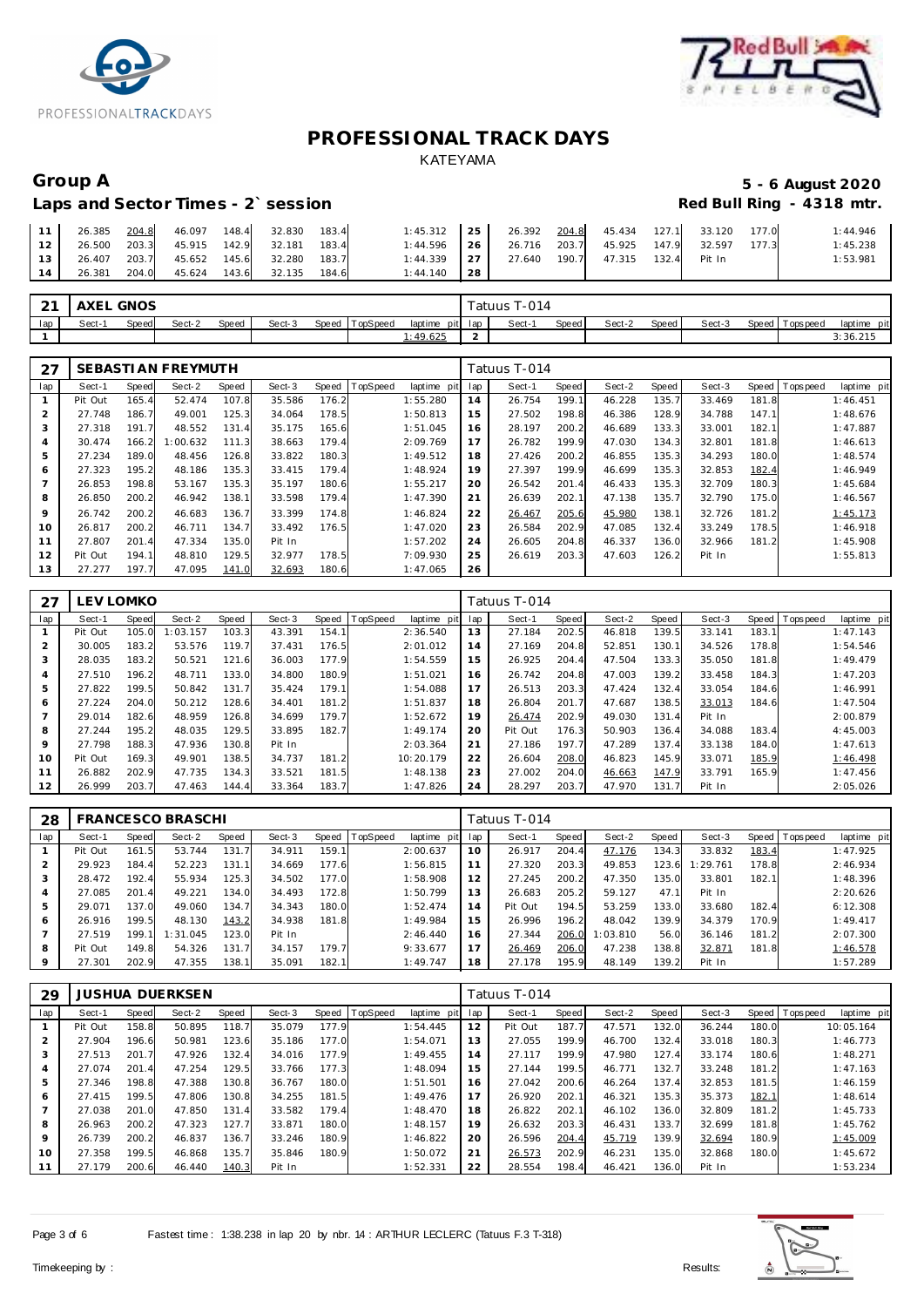



## Group A 5 - 6 August 2020<br>
Laps and Sector Times - 2`session **1990 and Sector Times - 2`session** Laps and Sector Times - 2`session

| 41      | EMI DI O PESCE |       |        |       |        |       |          |             |     | Tatuus F.3 T-318 |       |        |       |        |       |                |             |
|---------|----------------|-------|--------|-------|--------|-------|----------|-------------|-----|------------------|-------|--------|-------|--------|-------|----------------|-------------|
| lap     | Sect-1         | Speed | Sect-2 | Speed | Sect-3 | Speed | TopSpeed | laptime pit | lap | Sect-1           | Speed | Sect-2 | Speed | Sect-3 |       | Speed Topspeed | laptime pit |
|         | Pit Out        | 140.4 | 56.098 | 107.4 | Pit In |       |          | 2:17.844    | 12  | 25.847           | 218.1 | 44.698 | 144.4 | 31.490 | 197.1 |                | 1:42.035    |
|         | Pit Out        | 189.7 | 48.235 | 139.5 | 35.308 | 180.3 |          | 4:45.219    | 13  | 25.280           | 220.8 | 45.208 | 144.8 | Pit In |       |                | 1:52.108    |
| 3       | 26.534         | 208.0 | 47.121 | 139.9 | 32.786 | 193.5 |          | 1:46.441    | 14  | Pit Out          | 141.7 | 47.405 | 135.7 | 31.943 | 196.7 |                | 5:11.374    |
|         | 26.049         | 204.0 | 48.813 | 142.9 | 33.145 | 195.7 |          | 1:48.007    | 15  | 25.774           | 219.9 | 45.393 | 144.8 | 32.057 | 194.6 |                | 1:43.224    |
| 5       | 26.683         | 211.7 | 46.598 | 141.7 | 32.158 | 195.3 |          | 1:45.439    | 16  | 25.638           | 219.9 | 44.764 | 151.3 | 31.376 | 197.4 |                | 1:41.778    |
| 6       | 26.656         | 203.7 | 46.090 | 139.2 | 32.040 | 195.3 |          | 1:44.786    | 17  | 24.956           | 222.6 | 50.566 | 114.2 | 32.107 | 197.4 |                | 1:47.629    |
|         | 25.555         | 216.8 | 45.924 | 147.5 | 32.125 | 197.1 |          | 1:43.604    | 18  | 26.124           | 198.0 | 45.044 | 140.3 | 31.204 | 198.2 |                | 1:42.372    |
| 8       | 26.768         | 218.1 | 46.185 | 144.0 | 31.893 | 196.7 |          | 1:44.846    | 19  | 25.257           | 222.6 | 44.630 | 150.8 | 31.835 | 197.1 |                | 1:41.722    |
| $\circ$ | 25.570         | 219.0 | 45.370 | 147.9 | 31.773 | 193.9 |          | 1:42.713    | 20  | 25.158           | 223.1 | 44.846 | 151.3 | 31.158 | 197.1 |                | 1:41.162    |
| 10      | 25.366         | 217.2 | 45.169 | 139.9 | 31.796 | 196.7 |          | 1:42.331    | 21  | 25.140           | 221.7 | 44.542 | 147.5 | 31.090 | 193.5 |                | 1:40.772    |
| 11      | 25.808         | 218.1 | 45.108 | 143.2 | 32.174 | 191.8 |          | 1:43.090    | 22  | 25.610           | 221.7 | 46.435 | 136.0 | Pit In |       |                | 1:52.829    |

| 51  | <b>FRANCESCO PIZZI</b> |       |        |       |        |       |          |             |     | Tatuus T-014 |       |        |       |        |       |            |             |
|-----|------------------------|-------|--------|-------|--------|-------|----------|-------------|-----|--------------|-------|--------|-------|--------|-------|------------|-------------|
| lap | Sect-1                 | Speed | Sect-2 | Speed | Sect-3 | Speed | TopSpeed | laptime pit | lap | Sect-1       | Speed | Sect-2 | Speed | Sect-3 | Speed | T ops peed | laptime pit |
|     | Pit Out                | 136.8 | 51.531 | 138.5 | 34.138 | 177.9 |          | 1:56.644    | 15  | 26.690       | 204.8 | 46.132 | 141.7 | 32.671 | 183.1 |            | 1:45.493    |
| 2   | 27.255                 | 187.7 | 47.629 | 140.3 | 33.788 | 180.3 |          | 1:48.672    | 16  | 26.491       | 204.0 | 46.627 | 134.3 | Pit In |       |            | 1:55.264    |
| 3   | 27.472                 | 190.0 | 47.044 | 148.8 | 33.448 | 178.8 |          | 1:47.964    | 17  | Pit Out      | 171.5 | 49.449 | 139.2 | 33.189 | 180.9 |            | 9:03.550    |
| 4   | 26.750                 | 199.1 | 46.874 | 144.8 | 36.456 | 158.1 |          | 1:50.080    | 18  | 26.652       | 203.3 | 46.187 | 142.5 | 32.627 | 181.8 |            | 1:45.466    |
| 5   | 27.455                 | 199.1 | 46.592 | 142.5 | 33.079 | 182.1 |          | 1:47.126    | 19  | 26.739       | 202.9 | 46.239 | 144.8 | 32.705 | 182.4 |            | 1:45.683    |
| 6   | 26.866                 | 201.0 | 46.821 | 148.8 | 37.562 | 146.5 |          | 1:51.249    | 20  | 26.919       | 202.5 | 45.973 | 149.6 | 32.774 | 184.0 |            | 1:45.666    |
|     | 29.217                 | 196.2 | 46.384 | 145.9 | 33.087 | 182.4 |          | 1:48.688    | 21  | 26.697       | 204.0 | 45.630 | 150.0 | 32.718 | 182.4 |            | 1:45.045    |
| 8   | 26.576                 | 203.3 | 46.400 | 147.1 | 33.051 | 182.4 |          | 1:46.027    | 22  | 26.632       | 202.9 | 46.089 | 145.9 | 32.624 | 180.6 |            | 1:45.345    |
| 9   | 26.928                 | 201.4 | 46.548 | 147.5 | 32.835 | 181.2 |          | 1:46.311    | 23  | 26.484       | 204.0 | 45.561 | 149.6 | 32.641 | 182.4 |            | 1:44.686    |
| 10  | 26.830                 | 202.1 | 46.264 | 144.8 | 32.942 | 181.5 |          | 1:46.036    | 24  | 26.688       | 204.4 | 45.869 | 149.2 | 32.308 | 183.1 |            | 1:44.865    |
| 11  | 26.622                 | 201.7 | 46.368 | 147.1 | 33.034 | 182.4 |          | 1:46.024    | 25  | 26.537       | 204.4 | 45.808 | 146.3 | 32.534 | 182.7 |            | 1:44.879    |
| 12  | 26.732                 | 202.9 | 46.577 | 145.9 | 32.787 | 182.1 |          | 1:46.096    | 26  | 26.610       | 205.2 | 46.227 | 144.8 | 32.478 | 183.1 |            | 1:45.315    |
| 13  | 26.485                 | 204.4 | 46.065 | 145.6 | 32.662 | 183.4 |          | 1:45.212    | 27  | 26.560       | 205.2 | 45.770 | 143.6 | 32.746 | 179.1 |            | 1:45.076    |
| 14  | 26.606                 | 204.0 | 46.107 | 141.4 | 33.310 | 181.8 |          | 1:46.023    | 28  | 27.509       | 181.3 | 48.535 | 134.3 | Pit In |       |            | 1:57.195    |

| 52  | <b>JAK CRAWFORD</b> |       |        |       |        |            |          |                |     | Tatuus T-014 |       |        |       |        |       |           |             |
|-----|---------------------|-------|--------|-------|--------|------------|----------|----------------|-----|--------------|-------|--------|-------|--------|-------|-----------|-------------|
| lap | Sect-1              | Speed | Sect-2 | Speed | Sect-3 | Speed      | TopSpeed | laptime<br>pit | lap | Sect-1       | Speed | Sect-2 | Speed | Sect-3 | Speed | Tops peed | laptime pit |
|     | Pit Out             | 154.5 | 50.820 | 128.9 | 34.845 | 179.1      |          | 1:55.430       | 16  | 26.663       | 201.4 | 45.583 | 146.7 | 32.637 | 182.1 |           | 1:44.883    |
| 2   | 27.455              | 182.6 | 47.861 | 132.7 | 34.223 | 178.8      |          | 1:49.539       | 17  | 26.540       | 202.5 | 45.476 | 147.5 | 32.406 | 178.8 |           | 1:44.422    |
| 3   | 27.471              | 194.5 | 47.377 | 136.7 | 33.751 | 173.4      |          | 1:48.599       | 18  | 26.549       | 203.7 | 45.531 | 147.1 | 32.596 | 180.9 |           | 1:44.676    |
| 4   | 27.276              | 201.0 | 51.347 | 130.1 | 34.373 | 179.1      |          | 1:52.996       | 19  | 26.681       | 202.1 | 45.518 | 147.1 | 34.181 | 179.1 |           | 1:46.380    |
| 5   | 26.830              | 200.6 | 46.135 | 140.6 | 32.982 | 179.4      |          | 1:45.947       | 20  | 26.715       | 202.5 | 45.278 | 150.4 | Pit In |       |           | 1:49.204    |
| 6   | 26.806              | 201.0 | 45.946 | 145.2 | 32.869 | 179.4      |          | 1:45.621       | 21  | Pit Out      | 198.8 | 46.506 | 139.9 | 32.698 | 181.2 |           | 6:07.937    |
|     | 26.871              | 200.6 | 45.806 | 149.6 | 32.965 | 178.8      |          | 1:45.642       | 22  | 26.712       | 202.1 | 45.297 | 149.2 | 32.537 | 179.1 |           | 1:44.546    |
| 8   | 27.254              | 199.5 | 45.944 | 141.4 | 35.863 | 179.1      |          | 1:49.061       | 23  | 26.509       | 203.3 | 45.321 | 150.8 | 32.293 | 184.0 |           | 1:44.123    |
| 9   | 26.737              | 202.1 | 46.010 | 146.7 | 32.819 | 181<br>. 8 |          | 1:45.566       | 24  | 26.950       | 192.7 | 46.011 | 147.9 | 32.371 | 182.4 |           | 1:45.332    |
| 10  | 26.682              | 202.1 | 45.787 | 142.9 | 32.776 | 181.8      |          | 1:45.245       | 25  | 26.438       | 204.8 | 45.356 | 149.2 | 32.097 | 182.7 |           | 1:43.891    |
| 11  | 27.009              | 187.7 | 46.515 | 139.2 | 32.615 | 182.1      |          | 1:46.139       | 26  | 26.448       | 204.8 | 45.083 | 152.5 | 32.824 | 177.9 |           | 1:44.355    |
| 12  | 26.550              | 201.7 | 45.730 | 144.4 | 32.497 | 181.8      |          | 1:44.777       | 27  | 26.461       | 205.2 | 45.039 | 148.4 | 32.474 | 182.7 |           | 1:43.974    |
| 13  | 26.524              | 201.7 | 45.551 | 147.9 | 32.801 | 174.8      |          | 1:44.876       | 28  | 26.328       | 207.2 | 45.541 | 145.2 | 33.621 | 182.1 |           | 1:45.490    |
| 14  | 26.844              | 201.7 | 45.757 | 143.2 | 32.676 | 178.2      |          | 1:45.277       | 29  | 26.427       | 206.4 | 45.017 | 150.0 | 32.283 | 181.5 |           | 1:43.727    |
| 15  | 26.539              | 202.9 | 45.447 | 144.4 | 32.406 | 180.9      |          | 1:44.392       | 30  | 26.529       | 205.2 | 45.566 | 142.9 | Pit In |       |           | 1:49.780    |

| 55  |         |       | <b>JAMIE CHADWICK</b> |       |        |       |                  |                |     | Tatuus F.3 T-318 |       |        |       |        |       |                         |
|-----|---------|-------|-----------------------|-------|--------|-------|------------------|----------------|-----|------------------|-------|--------|-------|--------|-------|-------------------------|
| lap | Sect-1  | Speed | Sect-2                | Speed | Sect-3 |       | Speed   TopSpeed | laptime<br>pit | lap | Sect-1           | Speed | Sect-2 | Speed | Sect-3 | Speed | Topspeed<br>laptime pit |
|     | Pit Out | 190.0 | 49.905                | 121.6 | 33.231 | 190.1 |                  | 1:52.736       | 13  | Pit Out          | 211.7 | 46.370 | 133.7 | 32.959 | 195.7 | 12:48.700               |
| 2   | 25.790  | 214.2 | 46.972                | 136.0 | 31.901 | 193.9 |                  | 1:44.663       | 14  | 25.496           | 215.9 | 45.058 | 141.0 | 31.440 | 195.7 | 1:41.994                |
| 3   | 25.760  | 202.7 | 45.883                | 139.9 | 32.238 | 194.2 |                  | 1:43.881       | 15  | 25.295           | 215.5 | 44.768 | 143.6 | 31.300 | 196.0 | 1:41.363                |
| 4   | 25.709  | 213.8 | 45.254                | 139.2 | 31.556 | 194.9 |                  | 1:42.519       | 16  | 25.484           | 215.5 | 44.698 | 139.9 | 31.305 | 197.1 | 1: 41.487               |
| 5   | 26.604  | 211.3 | 45.287                | 142.1 | 31.529 | 194.2 |                  | 1:43.420       | 17  | 25.665           | 216.8 | 44.900 | 139.9 | 31.402 | 197.1 | 1:41.967                |
| 6   | 25.634  | 214.2 | 45.244                | 139.9 | 31.522 | 194.6 |                  | 1:42.400       | 18  | 25.456           | 213.8 | 44.190 | 149.2 | 30.757 | 197.8 | 1:40.403                |
|     | 25.410  | 214.6 | 44.709                | 144.8 | 31.523 | 192.9 |                  | 1:41.642       | 19  | 25.012           | 215.5 | 44.008 | 145.9 | 30.682 | 196.4 | 1:39.702                |
| 8   | 25.462  | 215.1 | 44.651                | 140.6 | 31.549 | 195.3 |                  | 1:41.662       | 20  | 25.196           | 215.5 | 44.157 | 145.9 | 30.621 | 198.2 | 1:39.974                |
| 9   | 29.714  | 118.8 | 53.515                | 129.8 | 32.241 | 196.0 |                  | 1:55.470       | 21  | 32.131           | 156.3 | 51.796 | 130.1 | 33.445 | 192.9 | 1:57.372                |
| 10  | 25.601  | 214.6 | 47.066                | 133.3 | 31.507 | 197.1 |                  | 1:44.174       | 22  | 25.364           | 217.2 | 43.968 | 150.0 | 30.824 | 197.1 | 1:40.156                |
| 11  | 25.625  | 214.6 | 44.702                | 140.3 | 31.504 | 193.9 |                  | 1:41.831       | 23  | 25.204           | 218.1 | 51.952 | 103.8 | 32.737 | 195.7 | 1:49.893                |
| 12  | 25.285  | 214.2 | 44.656                | 136.4 | Pit In |       |                  | 1:51.223       | 24  | 25.369           | 215.5 | 44.212 | 141.0 | Pit In |       | 1:49.441                |

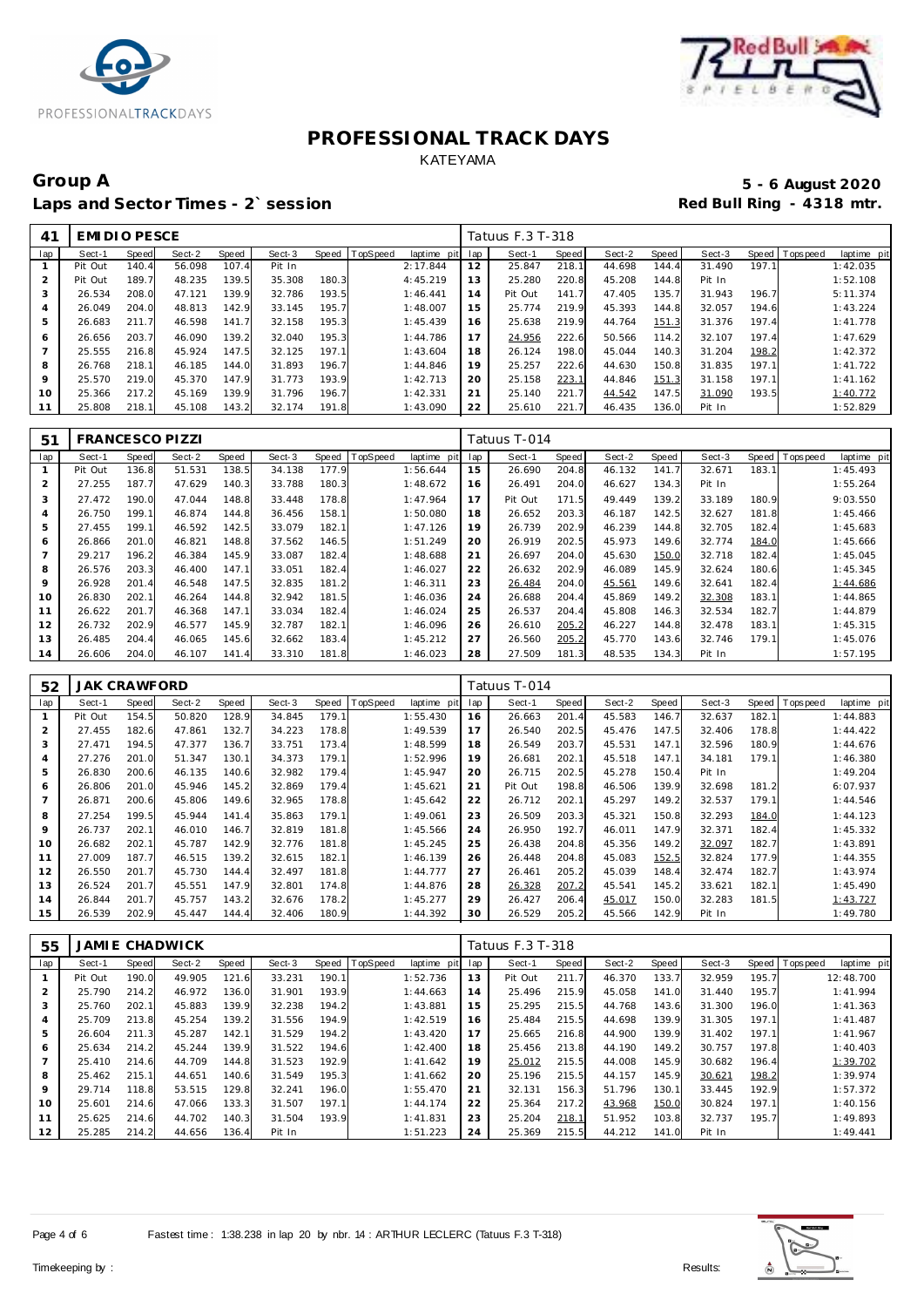



## Group A **5 - 6 August 2020**<br>Laps and Sector Times - 2`session **1990 Capacity 1990 Capacity** 1990 Red Bull Ring - 4318 mtr. Laps and Sector Times - 2`session

| 58             | ELIAS SEPPÄNEN |       |        |       |        |       |                 |             |     | Fatuus T-014 |       |        |       |        |       |                |             |
|----------------|----------------|-------|--------|-------|--------|-------|-----------------|-------------|-----|--------------|-------|--------|-------|--------|-------|----------------|-------------|
| lap            | Sect-1         | Speed | Sect-2 | Speed | Sect-3 | Speed | <b>TopSpeed</b> | laptime pit | lap | Sect-1       | Speed | Sect-2 | Speed | Sect-3 |       | Speed Topspeed | laptime pit |
|                | Pit Out        | 177.4 | 50.577 | 131.4 | 34.664 | 178.8 |                 | 1:53.523    | 14  | 26.816       | 203.3 | 45.810 | 152.1 | 32.861 | 183.1 |                | 1:45.487    |
| $\overline{2}$ | 27.953         | 193.8 | 48.015 | 135.0 | 33.813 | 178.8 |                 | 1:49.781    | 15  | 26.927       | 203.3 | 45.637 | 143.6 | 32.601 | 182.7 |                | 1:45.165    |
| 3              | 27.199         | 196.2 | 48.203 | 149.2 | 33.411 | 180.9 |                 | 1:48.813    | 16  | 26.803       | 203.7 | 45.726 | 145.9 | 32.665 | 182.7 |                | 1:45.194    |
| 4              | 27.481         | 201.4 | 47.116 | 145.6 | Pit In |       |                 | 1:54.851    | 17  | 27.316       | 202.1 | 45.857 | 146.7 | 32.619 | 181.8 |                | 1:45.792    |
| 5              | Pit Out        | 185.4 | 50.125 | 133.7 | Pit In |       |                 | 6:00.731    | 18  | 26.731       | 202.9 | 46.598 | 144.8 | 32.736 | 185.2 |                | 1:46.065    |
| 6              | Pit Out        | 194.1 | 47.707 | 139.2 | 33.537 | 180.3 |                 | 2:31.440    | 19  | 26.548       | 205.6 | 45.936 | 148.8 | 32.546 | 181.8 |                | 1:45.030    |
| $\overline{7}$ | 27.271         | 202.1 | 46.692 | 146.3 | 33.257 | 182.7 |                 | 1:47.220    | 20  | 26.632       | 205.6 | 45.951 | 147.9 | 32.469 | 184.0 |                | 1:45.052    |
| 8              | 26.931         | 202.9 | 47.478 | 127.4 | 33.954 | 181.2 |                 | 1:48.363    | 21  | 26.430       | 205.6 | 45.516 | 148.8 | 32.151 | 183.4 |                | 1:44.097    |
| 9              | 26.835         | 203.3 | 46.685 | 145.2 | 33.181 | 181.8 |                 | 1:46.701    | 22  | 26.656       | 204.8 | 45.300 | 154.3 | 32.446 | 183.7 |                | 1:44.402    |
| 10             | 26.825         | 203.3 | 46.101 | 145.9 | 32.951 | 180.0 |                 | 1:45.877    | 23  | 26.488       | 205.2 | 45.674 | 151.3 | 32.098 | 183.7 |                | 1:44.260    |
| 11             | 26.610         | 204.0 | 46.406 | 135.0 | 33.573 | 183.1 |                 | 1:46.589    | 24  | 26.385       | 206.0 | 45.484 | 152.1 | 32.304 | 183.7 |                | 1:44.173    |
| 12             | 26.669         | 202.9 | 46.340 | 149.2 | Pit In |       |                 | 1:52.044    | 25  | 26.418       | 206.0 | 45.347 | 150.4 | Pit In |       |                | 1:51.239    |
| 13             | Pit Out        | 199.5 | 50.703 | 139.2 | 32.953 | 182.7 |                 | 8:12.459    | 26  |              |       |        |       |        |       |                |             |

| 77             |         | IM TRAMNITZ |        |       |        |       |          |                |     | Tatuus T-014 |       |        |       |        |       |            |             |
|----------------|---------|-------------|--------|-------|--------|-------|----------|----------------|-----|--------------|-------|--------|-------|--------|-------|------------|-------------|
| lap            | Sect-1  | Speed       | Sect-2 | Speed | Sect-3 | Speed | TopSpeed | laptime<br>pit | lap | Sect-1       | Speed | Sect-2 | Speed | Sect-3 | Speed | T ops peed | laptime pit |
|                | Pit Out | 187.0       | 49.385 | 134.3 | 34.427 | 177.0 |          | 1:50.005       | 14  | 26.499       | 204.0 | 45.618 | 143.2 | 32.433 | 184.6 |            | 1:44.550    |
| $\overline{2}$ | 27.249  | 199.5       | 47.449 | 136.7 | 33.700 | 181.5 |          | 1:48.398       | 15  | 26.392       | 206.0 | 45.441 | 141.7 | 32.327 | 184.0 |            | 1:44.160    |
| 3              | 26.890  | 200.2       | 47.271 | 135.7 | 33.620 | 180.3 |          | 1:47.781       | 16  | 26.512       | 205.2 | 46.086 | 141.0 | Pit In |       |            | 1:50.233    |
| 4              | 27.061  | 200.2       | 46.777 | 133.7 | 33.538 | 181.5 |          | 1:47.376       | 17  | Pit Out      | 202.9 | 46.109 | 144.8 | 32.382 | 184.6 |            | 6:37.485    |
| 5              | 26.868  | 202.5       | 46.430 | 136.4 | Pit In |       |          | 1:51.232       | 18  | 26.716       | 204.0 | 45.552 | 150.4 | 32.470 | 184.6 |            | 1:44.738    |
| 6              | Pit Out | 189.3       | 47.488 | 133.7 | Pit In |       |          | 6:26.060       | 19  | 26.375       | 205.2 | 45.458 | 147.1 | 32.296 | 184.0 |            | 1:44.129    |
|                | Pit Out | 200.6       | 46.808 | 140.6 | 33.578 | 179.7 |          | 2:18.585       | 20  | 26.290       | 206.0 | 45.357 | 145.2 | 32.261 | 185.6 |            | 1:43.908    |
| 8              | 26.957  | 200.2       | 46.767 | 136.4 | 33.049 | 183.7 |          | 1:46.773       | 21  | 26.161       | 206.8 | 45.252 | 144.8 | 32.593 | 186.2 |            | 1:44.006    |
| 9              | 26.895  | 203.7       | 46.387 | 139.2 | 32.758 | 183.1 |          | 1:46.040       | 22  | 26.384       | 206.8 | 45.350 | 147.5 | 32.349 | 184.0 |            | 1:44.083    |
| 10             | 26.682  | 203.3       | 46.487 | 138.1 | 32.570 | 183.7 |          | 1:45.739       | 23  | 26.219       | 208.0 | 45.902 | 147.5 | 32.791 | 183.7 |            | 1:44.912    |
| 11             | 26.564  | 204.0       | 45.859 | 141.4 | 32.473 | 184.6 |          | 1:44.896       | 24  | 26.429       | 206.4 | 45.272 | 150.0 | 32.428 | 184.0 |            | 1:44.129    |
| 12             | 26.659  | 204.0       | 45.530 | 143.6 | 32.373 | 184.9 |          | 1:44.562       | 25  | 26.179       | 207.6 | 45.619 | 142.1 | Pit In |       |            | 1:51.308    |
| 13             | 26.438  | 203.7       | 45.647 | 144.8 | 32.382 | 184.0 |          | 1:44.467       | 26  |              |       |        |       |        |       |            |             |

| 86  | <b>BENCE VALINT</b> |       |          |       |        |       |          |             |     | Tatuus T-014 |       |        |       |        |       |            |             |
|-----|---------------------|-------|----------|-------|--------|-------|----------|-------------|-----|--------------|-------|--------|-------|--------|-------|------------|-------------|
| lap | Sect-1              | Speed | Sect-2   | Speed | Sect-3 | Speed | TopSpeed | laptime pit | lap | Sect-1       | Speed | Sect-2 | Speed | Sect-3 | Speed | T ops peed | laptime pit |
|     | Pit Out             | 154.1 | 1:00.961 | 87.7  | 39.695 | 170.6 |          | 2:20.092    | 14  | 27.588       | 201.4 | 47.257 | 139.5 | 33.265 | 181.8 |            | 1:48.110    |
|     | 28.238              | 178.3 | 50.351   | 122.4 | 37.022 | 160.5 |          | 1:55.611    | 15  | 26.997       | 202.5 | 47.959 | 139.9 | 33.206 | 182.1 |            | 1:48.162    |
| 3   | 28.228              | 192.4 | 51.768   | 127.7 | 34.299 | 180.3 |          | 1:54.295    | 16  | 26.964       | 202.9 | 47.165 | 135.0 | 33.084 | 182.4 |            | 1:47.213    |
|     | 27.331              | 199.5 | 48.477   | 137.8 | 33.964 | 180.9 |          | 1:49.772    | 17  | 27.233       | 203.7 | 46.640 | 142.9 | 32.898 | 183.4 |            | 1:46.771    |
| 5   | 31.993              | 197.7 | 49.408   | 131.7 | 33.834 | 180.3 |          | 1:55.235    | 18  | 27.014       | 203.7 | 49.812 | 141.7 | 32.851 | 184.3 |            | 1:49.677    |
| 6   | 28.499              | 191.0 | 49.252   | 129.8 | 33.996 | 179.7 |          | 1:51.747    | 19  | 26.805       | 205.2 | 47.391 | 141.0 | 33.023 | 184.6 |            | 1:47.219    |
|     | 31.696              | 199.1 | 48.517   | 136.0 | 33.853 | 182.1 |          | 1:54.066    | 20  | 26.886       | 204.0 | 46.881 | 139.2 | 32.942 | 183.4 |            | 1:46.709    |
| 8   | 27.712              | 200.6 | 48.714   | 136.4 | 33.642 | 182.1 |          | 1:50.068    | 21  | 26.714       | 204.8 | 46.705 | 135.7 | 32.470 | 183.7 |            | 1:45.889    |
| 9   | 27.175              | 201.4 | 48.467   | 133.7 | 35.423 | 172.8 |          | 1:51.065    | 22  | 26.542       | 205.6 | 46.266 | 141.4 | 32.298 | 183.4 |            | 1:45.106    |
| 10  | 27.301              | 204.4 | 48.987   | 139.5 | 33.765 | 181.8 |          | 1:50.053    | 23  | 26.795       | 204.8 | 47.577 | 135.3 | 33.100 | 184.9 |            | 1:47.472    |
| 11  | 28.460              | 195.2 | 48.651   | 133.3 | Pit In |       |          | 2:04.981    | 24  | 26.790       | 205.6 | 46.533 | 138.8 | 33.006 | 184.6 |            | 1:46.329    |
| 12  | Pit Out             | 177.2 | 49.845   | 134.0 | 35.636 | 181.5 |          | 7:33.783    | 25  | 29.800       | 156.3 | 47.401 | 123.9 | 33.810 | 176.5 |            | 1:51.011    |
| 13  | 27.359              | 201.4 | 47.660   | 135.0 | 34.639 | 178.8 |          | 1:49.658    | 26  | 27.355       | 205.6 | 46.612 | 133.7 | Pit In |       |            | 2:00.375    |

| 87             |         |       | OLI VER BEARMAN |       |        |       |                 |             |     | Tatuus T-014 |       |        |       |        |       |            |             |
|----------------|---------|-------|-----------------|-------|--------|-------|-----------------|-------------|-----|--------------|-------|--------|-------|--------|-------|------------|-------------|
| lap            | Sect-1  | Speed | Sect-2          | Speed | Sect-3 | Speed | <b>TopSpeed</b> | laptime pit | lap | Sect-1       | Speed | Sect-2 | Speed | Sect-3 | Speed | T ops peed | laptime pit |
|                | Pit Out | 179.8 | 48.941          | 130.4 | 34.132 | 180.3 |                 | 1:49.911    | 13  | 27.015       | 204.0 | 46.002 | 142.9 | 32.526 | 183.7 |            | 1:45.543    |
| $\overline{2}$ | 27.160  | 200.2 | 47.443          | 139.5 | 32.975 | 182.4 |                 | 1:47.578    | 14  | 26.524       | 206.0 | 45.924 | 137.8 | Pit In |       |            | 1:53.689    |
| 3              | 27.139  | 183.8 | 47.194          | 142.5 | 33.481 | 182.4 |                 | 1:47.814    | 15  | Pit Out      | 195.5 | 47.280 | 138.1 | 32.695 | 181.8 |            | 6:58.727    |
| $\overline{4}$ | 27.642  | 201.4 | 47.200          | 148.4 | 32.921 | 182.1 |                 | 1:47.763    | 16  | 26.620       | 204.4 | 45.758 | 139.9 | 32.335 | 184.0 |            | 1:44.713    |
| 5              | 27.253  | 202.5 | 46.661          | 142.5 | Pit In |       |                 | 1:52.956    | 17  | 26.613       | 204.8 | 45.811 | 143.2 | 32.511 | 183.1 |            | 1:44.935    |
| 6              | Pit Out | 199.1 | 47.352          | 139.2 | Pit In |       |                 | 6:03.870    | 18  | 26.419       | 205.2 | 45.705 | 140.6 | 32.537 | 184.6 |            | 1:44.661    |
|                | Pit Out | 196.6 | 46.770          | 143.2 | 32.708 | 183.1 |                 | 2:22.351    | 19  | 26.424       | 206.0 | 45.300 | 144.8 | 32.139 | 184.6 |            | 1:43.863    |
| 8              | 26.731  | 203.3 | 46.425          | 145.9 | 32.864 | 180.6 |                 | 1:46.020    | 20  | 26.632       | 206.4 | 45.709 | 139.5 | 32.125 | 186.2 |            | 1:44.466    |
| 9              | 27.044  | 202.9 | 48.271          | 135.7 | 35.804 | 179.7 |                 | 1:51.119    | 21  | 26.321       | 206.4 | 45.833 | 134.3 | 37.079 | 186.2 |            | 1:49.233    |
| 10             | 26.758  | 205.2 | 46.344          | 146.3 | 32.379 | 182.7 |                 | 1:45.481    | 22  | 26.442       | 206.8 | 57.399 | 70.9  | 33.904 | 184.9 |            | 1:57.745    |
| 11             | 26.735  | 204.0 | 46.203          | 147.1 | 32.396 | 184.0 |                 | 1:45.334    | 23  | 26.591       | 208.0 | 45.831 | 141.4 | 32.171 | 185.6 |            | 1:44.593    |
| 12             | 26.482  | 204.8 | 45.758          | 151.3 | 32.838 | 181.8 |                 | 1:45.078    | 24  | 26.606       | 206.8 | 46.380 | 144.0 | Pit In |       |            | 1:51.870    |

|     | 95 VLAD LOMKO |       |        |       |        |       |                |                 | Tatuus T-014 |        |       |                           |       |        |       |                       |             |
|-----|---------------|-------|--------|-------|--------|-------|----------------|-----------------|--------------|--------|-------|---------------------------|-------|--------|-------|-----------------------|-------------|
| lap | Sect-1        | Speed | Sect-2 | Speed | Sect-3 |       | Speed TopSpeed | laptime pit lap |              | Sect-1 | Speed | Sect-2                    | Speed |        |       | Sect-3 Speed Topspeed | laptime pit |
|     | Pit Out       | 173.4 | 50.078 | 121.3 | 34.809 | 172.0 |                | 1:56.121        | 13           | 26.441 | 203.3 | 45.538                    | 136.0 | 32.438 | 183.7 |                       | 1:44.417    |
|     | 27.865        | 200.2 | 48.418 | 127.4 | 33.914 | 180.0 |                | $1:50.197$ 14   |              |        |       | 26.585 204.0 46.335 139.5 |       | Pit In |       |                       | 1:51.135    |